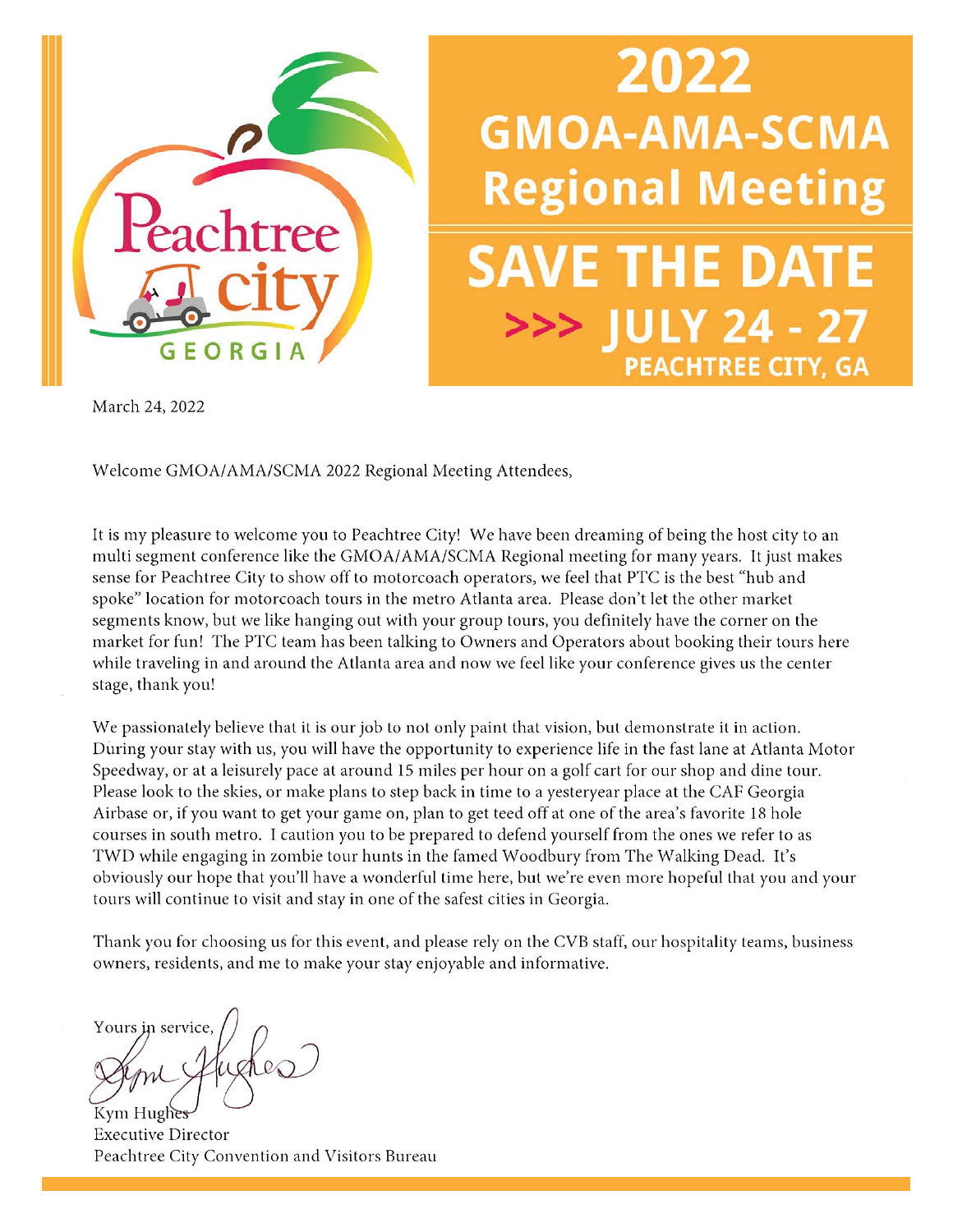

2443 Highway 54 West Peachtree City, GA 30269

Call **770-487-2000** to make reservations.

#### **Group Code: GMOA**

Be sure to reserve a room by **July 12** to receive the group rate of **\$129** per night + tax and state fee.

## **Hotel Reservations HOW TO GET TO PEACHTREE CITY**

Peachtree City, Georgia is easily accessible by car from both Interstates 75 and 85.

#### **AIRPORT INFORMATION**

#### **Atlanta Hartsfield-Jackson International Airport**

is located 25 minutes from Peachtree City. Transportation options from the airport include the following:

**Uber:** Cost is approximately \$60 one way. Sterling Executive Limo: \$75 first person; \$80 to include other persons (24-hour advance notice) 404-454-8541 (www.sterlingexecutivelimo.com) **Peachtree Shuttle Service: \$102 one way, which** includes 20% gratuity (24-hour advance notice) 770-486-3596

**(These costs are as of March 23; any increases in fuel cost may affect the cost of these services.)**

**Transportation to return to the airport from Hilton Peachtree City Atlanta Convention Center:**

Atlantic Transportation & Coaches, GMOA Member, will provide complimentary transportation from the Hilton to the airport. This service is limited to three shuttles leaving the Hilton at 11:00 a.m., 1:00 p.m., and 3:00 p.m. July 27. If you wish to take advantage of this complimentary service, please be sure to make your flight plans accordingly.

## **Regional Meeting Market Place**

In an attempt to respond to member feedback, market place will return to scheduled appointments in 2022! In addition, operators will have the option to choose between a traditional marketplace table and a shared round table. This option was well received in 2021, and we look forward to being able to offer it again. The rounds will be shared by two or more noncompeting operators and visited by associates for a more informal, casual sharing of information. The traditional booths will be set up as they have been in the past for more private conversation. Check the option you prefer when you register for the meeting. Operators and associates will also have the option to write in their top three preferences for appointments, and we will do our best to accommodate those requests.

The regional meeting will be held in the Hilton Peachtree Atlanta Hotel and Conference Center where we will have more than adequate market place space. Coaches displayed will be parked just outside the Conference Center. Every operator should plan to visit the new coaches.

All members are encouraged to consider a sponsorship at any level. Watch the website for updates to the sponsor listing.

We welcome any questions you may have and hope that you will choose to participate in this year's marketplace!

Questions: Contact Linda Morris at 888-376-1150 or Linda@motorcoachassociation.com.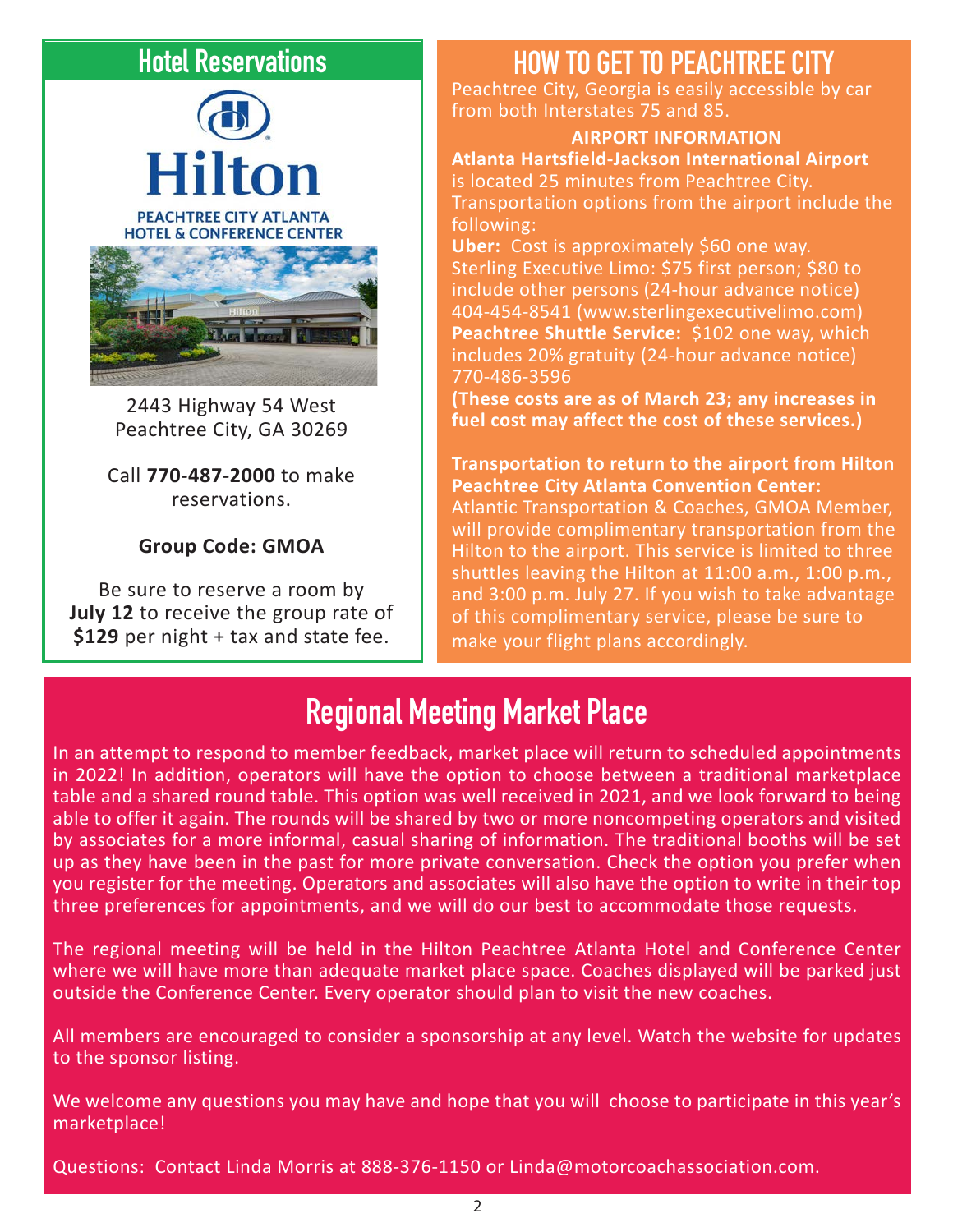## **Tentative Schedule of Events**

| Sunday, July 24                              |                   |                      |                                                                   |                                                                           |                                   |                                                       |
|----------------------------------------------|-------------------|----------------------|-------------------------------------------------------------------|---------------------------------------------------------------------------|-----------------------------------|-------------------------------------------------------|
| $1:30 - 5:30$<br>Registration                |                   |                      | $3:15 - 4:15$                                                     |                                                                           | <b>Associate Panel Discussion</b> |                                                       |
| $2:00 - 3:30$                                |                   |                      | <b>GMOA Board Meeting</b>                                         | <b>Moderator:</b>                                                         |                                   | <b>Linda Morris, Staff</b>                            |
| $3:45 - 5:15$                                |                   |                      | <b>AMA Board Meeting</b>                                          | <b>Panelists:</b>                                                         |                                   | Lori Huffstutler                                      |
| Ice Cream Social as members arrive at Hotel. |                   |                      |                                                                   |                                                                           |                                   | Jim Nickles, Holiday Inn Express                      |
| 6:30<br><b>Early Bird Dinner</b>             |                   |                      |                                                                   |                                                                           |                                   | & Suites Orlando - South Lake                         |
| Possible Beer tasting.                       |                   |                      |                                                                   |                                                                           |                                   | <b>Buena Vista</b>                                    |
| After dinner SCMA Board Meeting              |                   |                      |                                                                   |                                                                           |                                   | Mike Pitman, Sight & Sound<br><b>Theatres</b>         |
| <b>Monday, July 25</b>                       |                   |                      |                                                                   |                                                                           |                                   | <b>Mike Vescio</b>                                    |
| $8:00 - 9:00$<br><b>Breakfast</b>            |                   |                      |                                                                   | $4:30 - 5:30$                                                             |                                   | <b>Customer Service Session</b>                       |
| Possible speaker; to be determined.          |                   |                      |                                                                   |                                                                           |                                   | (join operators)                                      |
| $8:30 - 5:30$                                |                   | Registration         |                                                                   | Speaker:                                                                  |                                   | <b>Melanie Hinton, American Bus</b>                   |
| $9:15 - 5:30$                                |                   |                      | <b>Education Sessions</b>                                         |                                                                           |                                   | <b>Association</b>                                    |
|                                              |                   |                      | $9:15-5:30$ Operator Sessions                                     | 6:30                                                                      |                                   | <b>Board Coaches</b>                                  |
|                                              |                   |                      | 9:15 - 10:30 Operator Roundtable Discussion                       | 7:00                                                                      |                                   | <b>Ice Breaker Dinner Event</b>                       |
|                                              |                   |                      | Moderator and Presenter: Ken Presley, UMA                         | $9:30 - 11:00$ Hospitality after event                                    |                                   |                                                       |
|                                              |                   |                      | 10:45 - 11:45 Social Media Marketing                              |                                                                           |                                   |                                                       |
|                                              | Speaker:          |                      | <b>Chris Riddell, Deliverabilities</b>                            | <b>Tuesday, July 26</b>                                                   |                                   |                                                       |
|                                              |                   | $12:00 - 1:30$ Lunch |                                                                   | $7:00 - 8:00$<br><b>Breakfast</b>                                         |                                   |                                                       |
|                                              |                   |                      | <b>Featuring Industry Update Panel Discussion</b>                 | Possible speaker; to be determined.                                       |                                   |                                                       |
|                                              |                   |                      | <b>American Bus Association</b>                                   | $8:15-5:30$ Registration                                                  |                                   |                                                       |
|                                              |                   |                      | <b>United Motorcoach Association</b>                              | 8:15 - 10:15 Market Place I                                               |                                   |                                                       |
| $1:45 - 5:30$                                |                   |                      | <b>Operator Sessions Continue</b>                                 |                                                                           |                                   | $10:30 - 12:30$ Coach Presentations                   |
|                                              | $1:45 - 2:45$     |                      | <b>Steps to Attract and Grow</b>                                  | 12:45                                                                     |                                   | <b>Board Coaches</b>                                  |
|                                              |                   |                      | <b>Business</b>                                                   |                                                                           |                                   | All coaches return to the hotel by 5:30.              |
|                                              | Speaker:          |                      | <b>Chris Riddell</b>                                              |                                                                           |                                   | 12:45 - 5:00 Golf Whitewater Creek Country Club       |
|                                              | $3:00 - 4:15$     |                      | <b>Financial Outlook for Coach</b>                                |                                                                           | <b>Tours</b>                      |                                                       |
|                                              |                   |                      | <b>Financing: A panel discussion</b>                              |                                                                           |                                   | (Tour Lunch included, sponsored by CVB and partners.) |
| <b>Presenters:</b><br>$4:30 - 5:30$          |                   |                      | <b>Ryan Gulan, Huntington</b>                                     | Tour 1: The Peachtree City Golf Cart Drive,<br><b>Shop, and Eat Tour!</b> |                                   |                                                       |
|                                              |                   |                      | <b>Tony Pederson, Motor Coach</b>                                 |                                                                           |                                   |                                                       |
|                                              |                   |                      | <b>Industries</b>                                                 | <b>Tour 2: The Great Brewery Tour!</b>                                    |                                   |                                                       |
|                                              |                   |                      | <b>Ronnie Demarco and Ric Foster,</b>                             |                                                                           |                                   |                                                       |
|                                              |                   |                      | <b>Temsa</b>                                                      | <b>Tour 3: The Georgia Tour Company!</b>                                  |                                   |                                                       |
|                                              |                   |                      | <b>Jerry Doughty, Prevost</b><br>Joe Flicek, ABC Companies        | <b>Tour 4: Atlanta Motor Speedway!</b>                                    |                                   |                                                       |
|                                              |                   |                      | <b>Customer Service</b>                                           | Tour 5: Keep 'Em Flying!                                                  |                                   |                                                       |
|                                              |                   |                      | (Operator Members and Associate members)                          | 6:30                                                                      | Reception                         |                                                       |
|                                              | Speaker:          |                      | <b>Melanie Hinton, American Bus</b>                               | 7:00                                                                      |                                   | <b>Awards Dinner</b>                                  |
|                                              |                   |                      | <b>Association</b>                                                | $9:00 - 11:00$                                                            |                                   | <b>Hospitality after event</b>                        |
| <b>Associate Sessions</b><br>$2:00 - 5:30$   |                   |                      |                                                                   |                                                                           |                                   |                                                       |
| $2:00 - 3:00$                                |                   |                      | <b>New Member Orientation:</b>                                    | <b>Wednesday, July 27</b>                                                 |                                   |                                                       |
|                                              |                   |                      | <b>Panel Discussion</b>                                           | $7:00 - 9:00$                                                             |                                   | <b>Networking Breakfast</b>                           |
|                                              | <b>Moderator:</b> |                      | Mike Vescio, Discover DeKalb,                                     |                                                                           |                                   | <b>Coach Visitation</b>                               |
|                                              |                   |                      | <b>Co-Chairman, GMOA Planning</b>                                 | $8:00 - 10:00$                                                            | Registration                      |                                                       |
|                                              |                   |                      | <b>Committee</b>                                                  | $8:15 - 9:15$                                                             |                                   | <b>Display Booth Visitation</b>                       |
|                                              | <b>Panelists:</b> |                      | <b>Sharon Dupont, Villa Rica CVB</b>                              | 9:30 - 11:30 Market Place II                                              |                                   |                                                       |
|                                              |                   |                      | Lori Huffstutler, Graceland                                       |                                                                           |                                   | 11:45 - 1:00 Market Place Awards Lunch                |
|                                              |                   |                      | <b>Division, Elvis Presley Enterprises</b><br>Julia Isaacs, Staff |                                                                           |                                   |                                                       |